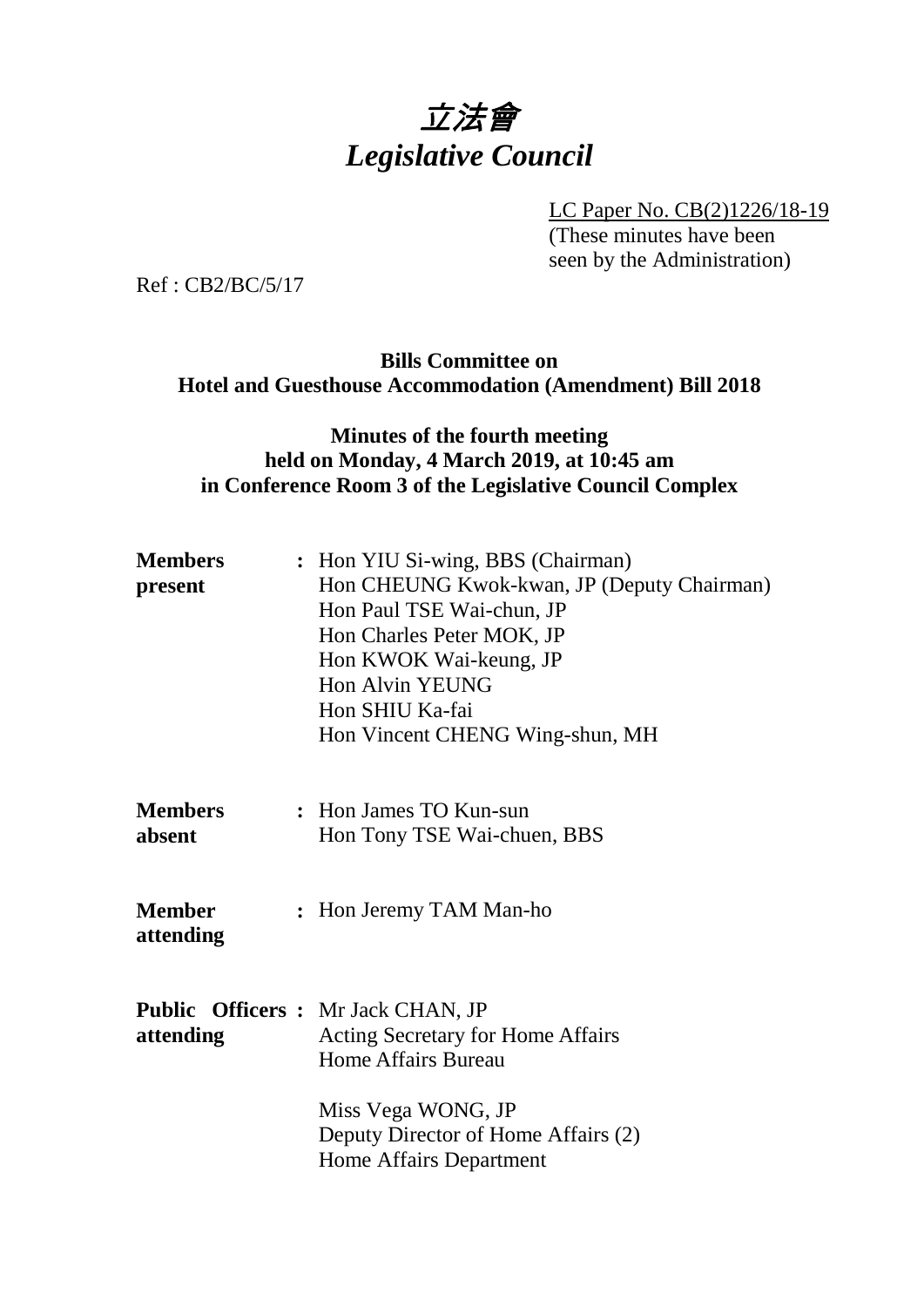|                               | Miss Grace LI, JP<br>Assistant Director of Home Affairs (4)<br>Home Affairs Department |
|-------------------------------|----------------------------------------------------------------------------------------|
|                               | Mr Peter SZE<br>Senior Assistant Law Draftsman (Acting)<br>Department of Justice       |
|                               | Ms Carmen CHU<br><b>Senior Government Counsel</b><br>Department of Justice             |
| <b>Clerk</b> in<br>attendance | : Ms Wendy JAN<br>Chief Council Secretary (2) 4                                        |
| <b>Staff</b> in<br>attendance | : Ms Vanessa CHENG<br>Assistant Legal Adviser 5                                        |
|                               | Ms Catherina YU<br>Senior Council Secretary (2) 4                                      |
|                               | Miss Alison HUI<br>Legislative Assistant (2) 4                                         |

#### **I. Meeting with the Administration** [File Ref.: HAD HQ CR/15/3/20(C); LC Paper Nos. CB(3)811/17-18, LS96/17-18, CB(2)190/18-19(01) to (02), IN01/18-19, CB(2)201/18-19(01), CB(2)640/18-19(04) and CB(2)882/18-19(01)

to  $(02)$ ]

The Bills Committee deliberated (index of proceedings attached at **Annex**).

- 2. The Bills Committee requested the Administration to provide:
	- (a) justifications for providing in administrative guidelines (instead of spelling out clearly in legislation) certain factors for considering whether a person is a fit and proper person to operate, keep, manage or otherwise have control of a hotel or guesthouse under the proposed new section 12L of the Hotel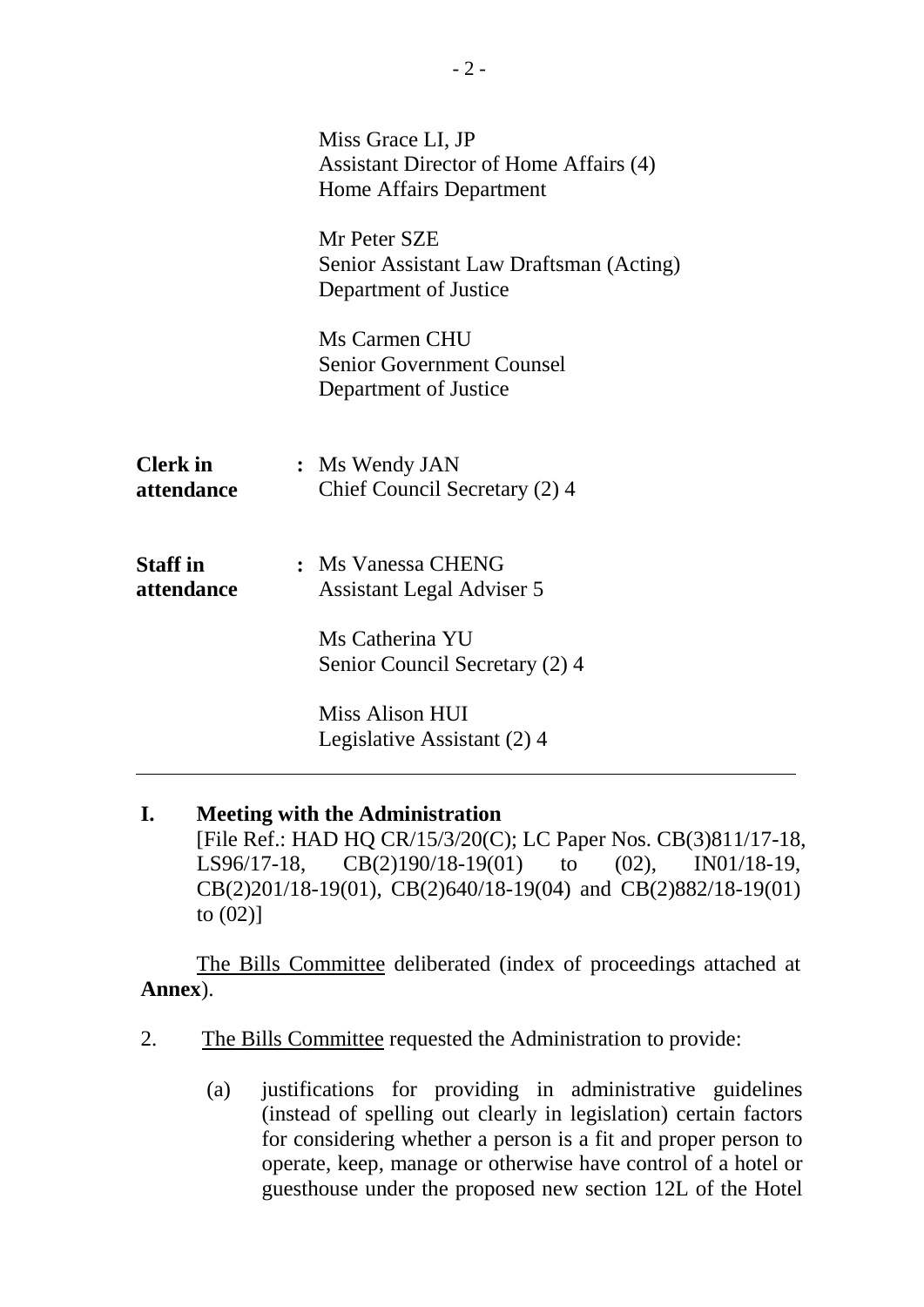and Guesthouse Accommodation (Amendment) Bill 2018 ("the Bill"), and examples of legislation having similar arrangements for the fit and proper requirements in respect of licensing requirement;

- (b) information on the circumstances under which a warrant was or was not required for conducting searches and inspections of hotels/guesthouses;
- (c) information on how affected persons (i.e. operators, landlords and/or tenants of hotels/guesthouses) ("affected persons") would be informed of the applications of closure orders, the procedures involved in the making of the application of closure orders (in particular, if the application was made at any time which was subsequent to the date when the second conviction had been made by the court) and after the closure orders had been made by the court and the legal right, if any, afforded to such affected persons to enable them to contest the application of closure orders or closure orders made by the court to ensure due process;
- (d) a response to the suggestion of providing provisions in the Bill to ensure that affected persons would be informed of the applications of closure orders and the closure orders made against them;
- (e) justifications for setting the time frame at within 16 months in the proposed new section 20A(2) between the previous conviction and the commission of the offence leading to the present conviction in respect of the same premises in considering making a closure order on application;
- (f) justifications for setting the closure period of the premises subject to a closure order at six months in the proposed new section 20A(5); and
- (g) justifications for setting the effective period of suspension orders at not more than two years in the proposed new section  $20E(5)$ .

3. The Chairman said that members would be informed of the date of the next meeting in due course.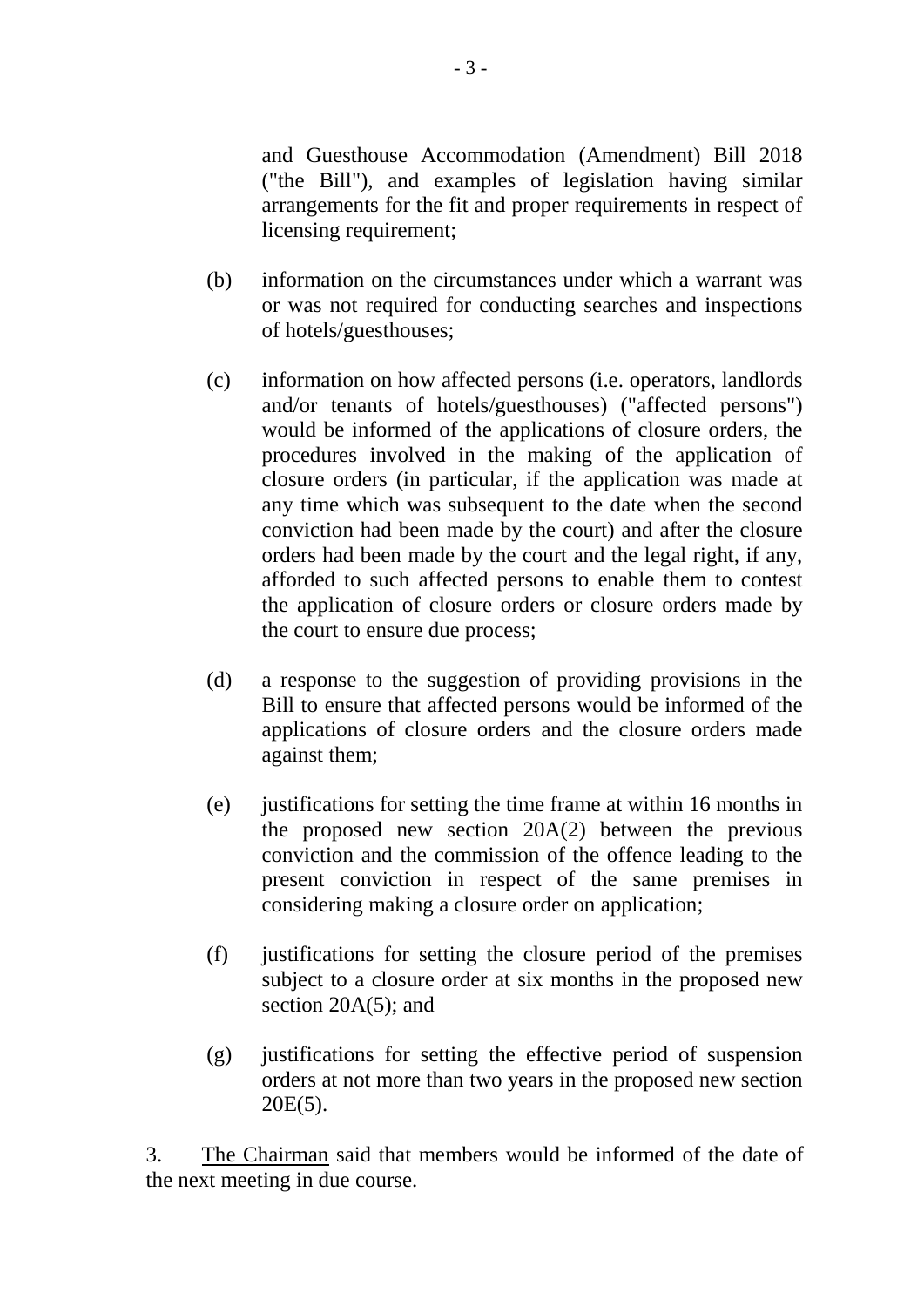## **II. Any other business**

4. There being no other business, the meeting ended at 12:42 pm.

Council Business Division 2 Legislative Council Secretariat 15 April 2019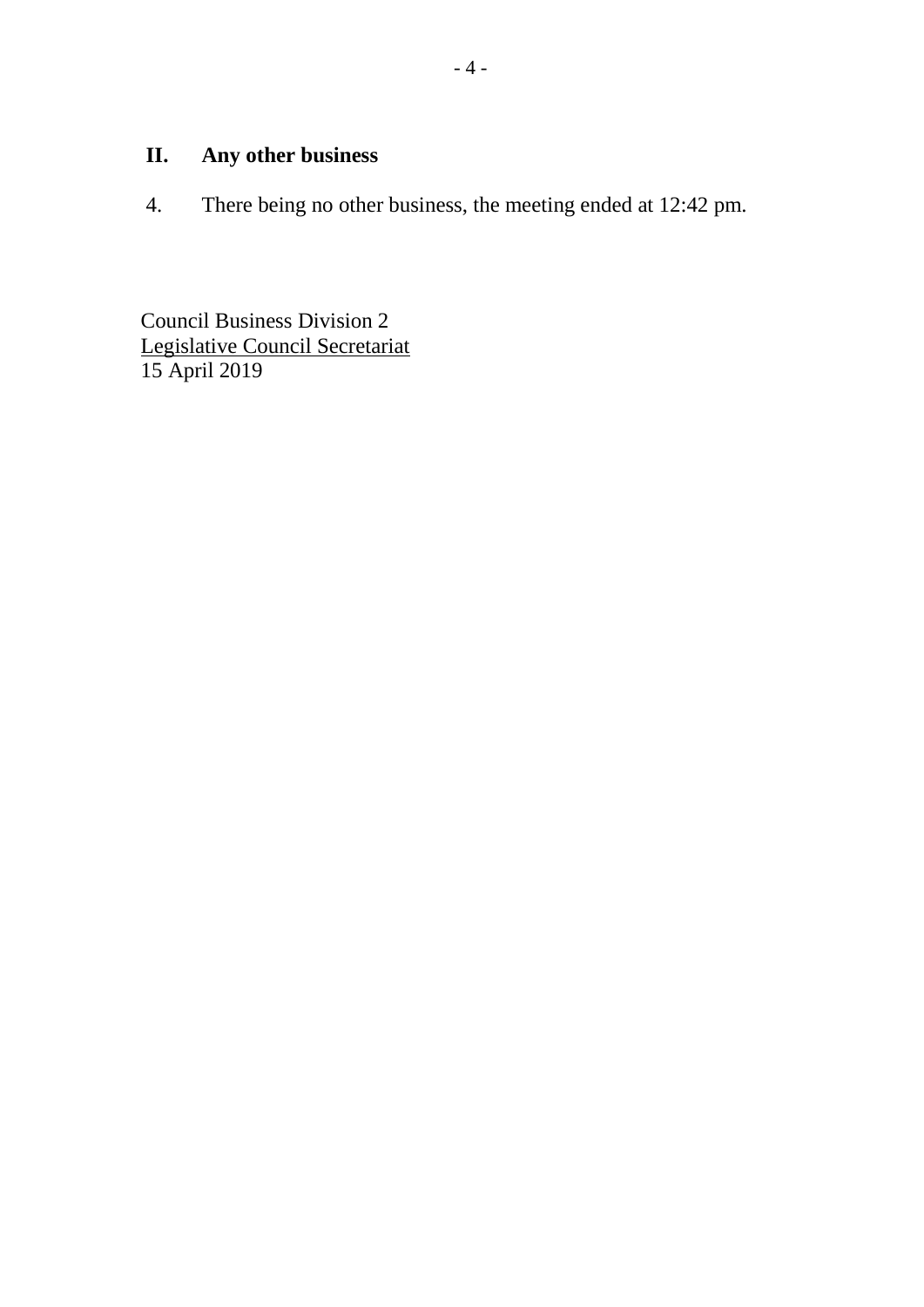### **Proceedings of the fourth meeting of the Bills Committee on Hotel and Guesthouse Accommodation (Amendment) Bill 2018 on Monday, 4 March 2019, at 10:45 am in Conference Room 3 of the Legislative Council Complex**

| <b>Time</b><br>marker | Speaker(s)                 | Subject(s)                                                                                                                                                                                                                                                                                                                                                                                                                                                                                                                                                                                                                                                                                                                             | <b>Action</b><br>required |
|-----------------------|----------------------------|----------------------------------------------------------------------------------------------------------------------------------------------------------------------------------------------------------------------------------------------------------------------------------------------------------------------------------------------------------------------------------------------------------------------------------------------------------------------------------------------------------------------------------------------------------------------------------------------------------------------------------------------------------------------------------------------------------------------------------------|---------------------------|
|                       |                            | Agenda item $I$ – Meeting with the Administration                                                                                                                                                                                                                                                                                                                                                                                                                                                                                                                                                                                                                                                                                      |                           |
| 000430-<br>000518     | Chairman                   | The Chairman reminded members to declare interests in the matter<br>under discussion, if any.                                                                                                                                                                                                                                                                                                                                                                                                                                                                                                                                                                                                                                          |                           |
|                       |                            | Declaration by the Chairman that he was an employee of a company<br>which invested in hotel projects.                                                                                                                                                                                                                                                                                                                                                                                                                                                                                                                                                                                                                                  |                           |
| 000519-<br>000850     | Chairman<br>Administration | Briefing of the framework and main provisions of the Bill by the<br>Administration.                                                                                                                                                                                                                                                                                                                                                                                                                                                                                                                                                                                                                                                    |                           |
|                       |                            | The Administration's response to issues raised at the meeting of the Bills Committee on 22 January 2019                                                                                                                                                                                                                                                                                                                                                                                                                                                                                                                                                                                                                                |                           |
| 000851-<br>001522     | Chairman<br>Administration | Members noted the Administration's written response to the issues<br>raised at the last meeting (LC Paper No. $CB(2)882/18-19(02)$ ).                                                                                                                                                                                                                                                                                                                                                                                                                                                                                                                                                                                                  |                           |
|                       |                            | The Administration's response to the Chairman's enquiry and view<br>regarding:                                                                                                                                                                                                                                                                                                                                                                                                                                                                                                                                                                                                                                                         |                           |
|                       |                            | the reasons why four of the seven applications for guesthouse<br>(a)<br>(holiday flat) licences which were submitted in 2018 were still<br>being processed;                                                                                                                                                                                                                                                                                                                                                                                                                                                                                                                                                                            |                           |
|                       |                            | whether<br>the<br>processing<br>time<br>of<br>(b)<br>applications<br>for<br>hotel/guesthouse licences could be reduced following the<br>introduction of the new licensing regime under the Hotel and<br>Guesthouse Accommodation (Amendment) Bill 2018 ("the<br>Bill"); and                                                                                                                                                                                                                                                                                                                                                                                                                                                            |                           |
|                       |                            | the Administration should, under the new licensing regime,<br>(c)<br>strike a balance between allowing sufficient time for local<br>consultation and processing licence applications within a<br>reasonable time frame.                                                                                                                                                                                                                                                                                                                                                                                                                                                                                                                |                           |
|                       |                            | The Administration's advice that, under the new licensing regime,<br>the Hotel and Guesthouse Accommodation Authority ("Authority")<br>would need to consider whether there were restrictive provisions in<br>the deed of mutual covenant ("DMC") or the Government lease and<br>the outcome of the local consultation.<br>With these additional<br>requirements, it was anticipated that the processing time of licence<br>applications might be longer. The Administration, upon receipt of<br>licence applications, would conduct inspections and issue lists of<br>required upgrading works, and in parallel, commence the local<br>consultation process with a view to shortening the processing time<br>of licence applications. |                           |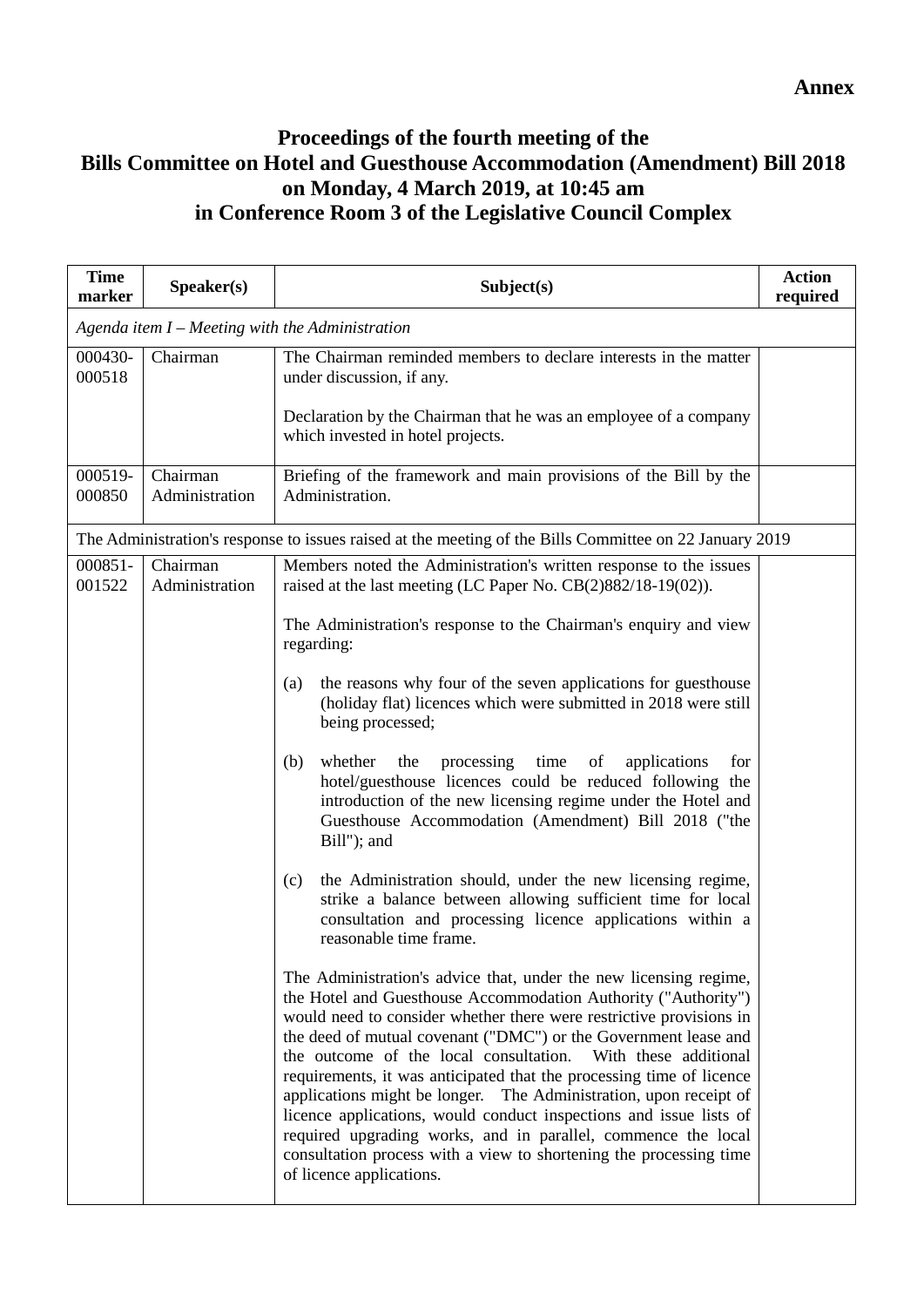| Clause-by-clause examination |                                                      |                                                                                                                                                                                                                                                                                                                                                                                                                                                                                                                                                                                                                                                                                                                                                                                                                                                                                                                                                                         |  |
|------------------------------|------------------------------------------------------|-------------------------------------------------------------------------------------------------------------------------------------------------------------------------------------------------------------------------------------------------------------------------------------------------------------------------------------------------------------------------------------------------------------------------------------------------------------------------------------------------------------------------------------------------------------------------------------------------------------------------------------------------------------------------------------------------------------------------------------------------------------------------------------------------------------------------------------------------------------------------------------------------------------------------------------------------------------------------|--|
| 001523-<br>002515            | Chairman<br>Administration<br><b>Assistant Legal</b> | Clause 11<br>Proposed new section 12J                                                                                                                                                                                                                                                                                                                                                                                                                                                                                                                                                                                                                                                                                                                                                                                                                                                                                                                                   |  |
|                              | Adviser 5<br>("ALA5")                                | The Administration's response to the following enquiry from ALA5:                                                                                                                                                                                                                                                                                                                                                                                                                                                                                                                                                                                                                                                                                                                                                                                                                                                                                                       |  |
|                              |                                                      | how the Authority would resolve the ambiguities, if any, in the<br>(a)<br>DMC/Government lease as to whether the premises were free<br>from a use restriction within the meaning of the proposed new<br>section 12J;                                                                                                                                                                                                                                                                                                                                                                                                                                                                                                                                                                                                                                                                                                                                                    |  |
|                              |                                                      | whether a written advice given by a legal practitioner under<br>(b)<br>the proposed new section $12O(2)(b)$ would be conclusive as to<br>whether the premises to which the application or licence<br>related were free from a use restriction within the meaning of<br>the proposed new section 12J; and                                                                                                                                                                                                                                                                                                                                                                                                                                                                                                                                                                                                                                                                |  |
|                              |                                                      | if a DMC/Government lease provided that the premises were<br>(c)<br>prohibited from being used as a boarding<br>house,<br>lodging-house, hostel or dormitory or similar accommodation,<br>whether such a provision would be construed as falling within<br>paragraph (a) of the definition of "restrictive provision" (under<br>the proposed new section $12J(3)$ ) that the part of premises was<br>prohibited from being used as a hotel or guesthouse.                                                                                                                                                                                                                                                                                                                                                                                                                                                                                                               |  |
|                              |                                                      | The Administration's response to the Chairman's enquiry regarding:                                                                                                                                                                                                                                                                                                                                                                                                                                                                                                                                                                                                                                                                                                                                                                                                                                                                                                      |  |
|                              |                                                      | whether the premises would be considered as free from a use<br>(a)<br>restriction under the proposed new section 12J if the DMC or<br>Government lease concerned did not contain an explicit<br>restrictive provision; and                                                                                                                                                                                                                                                                                                                                                                                                                                                                                                                                                                                                                                                                                                                                              |  |
|                              |                                                      | how the Administration would deal with the applications for<br>(b)<br>licence renewal from existing licensees who could not meet<br>the new licensing requirements.                                                                                                                                                                                                                                                                                                                                                                                                                                                                                                                                                                                                                                                                                                                                                                                                     |  |
|                              |                                                      | The Administration's advice on the transitional arrangements for<br>operators of existing hotels/guesthouses affected by the new<br>licensing requirements, particularly those operating on premises<br>which might contain restrictive provisions in the DMC or<br>Government lease concerned. There would be a transitional<br>arrangement of 12 months. The existing licence could be renewed<br>once for not more than 12 months if the existing licence expired<br>before the end of the transitional period and had not been renewed<br>within the transitional period. The new licensing requirements<br>would not apply to the old regime licences in such circumstances.<br>The Chairman's enquiry and the Administration's response<br>regarding whether written legal advice should be provided by the<br>licence applicant or by the affected person when the two parties had<br>disputes over whether the premises could be used as a<br>guesthouse/hotel. |  |
|                              |                                                      | The Administration's advice that in the case of contradictory legal<br>advice, the Authority might ask either or both parties for further                                                                                                                                                                                                                                                                                                                                                                                                                                                                                                                                                                                                                                                                                                                                                                                                                               |  |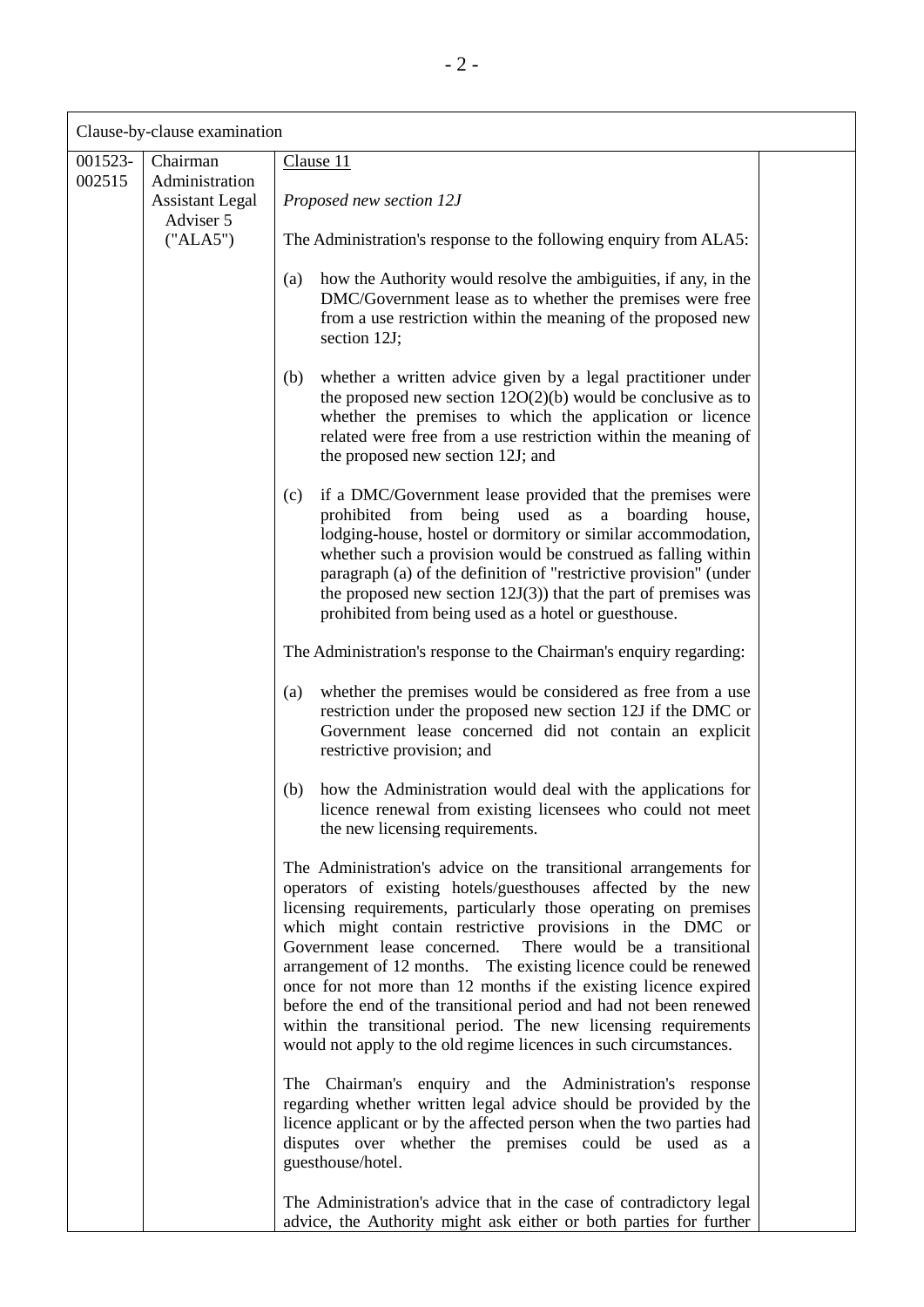|                   |                                                                | justifications and might seek the advice of the relevant<br>bureaux/departments as appropriate.                                                                                                                                                                                                                                                                                                                                                                                                                                                                                                                                                                                                                                                                                                                                                                                                                                                                                                                                                                                                                                                                                                                                                                                                                                                                                                                                                                                                                                                                                                                                                                                                                                                                                                                                                                                                                                                                                                                                                                                                                                                                                                                                                                                                                                                                                                                                     |                                                   |
|-------------------|----------------------------------------------------------------|-------------------------------------------------------------------------------------------------------------------------------------------------------------------------------------------------------------------------------------------------------------------------------------------------------------------------------------------------------------------------------------------------------------------------------------------------------------------------------------------------------------------------------------------------------------------------------------------------------------------------------------------------------------------------------------------------------------------------------------------------------------------------------------------------------------------------------------------------------------------------------------------------------------------------------------------------------------------------------------------------------------------------------------------------------------------------------------------------------------------------------------------------------------------------------------------------------------------------------------------------------------------------------------------------------------------------------------------------------------------------------------------------------------------------------------------------------------------------------------------------------------------------------------------------------------------------------------------------------------------------------------------------------------------------------------------------------------------------------------------------------------------------------------------------------------------------------------------------------------------------------------------------------------------------------------------------------------------------------------------------------------------------------------------------------------------------------------------------------------------------------------------------------------------------------------------------------------------------------------------------------------------------------------------------------------------------------------------------------------------------------------------------------------------------------------|---------------------------------------------------|
| 002516-<br>002547 | Chairman<br>Administration                                     | Proposed new section 12K                                                                                                                                                                                                                                                                                                                                                                                                                                                                                                                                                                                                                                                                                                                                                                                                                                                                                                                                                                                                                                                                                                                                                                                                                                                                                                                                                                                                                                                                                                                                                                                                                                                                                                                                                                                                                                                                                                                                                                                                                                                                                                                                                                                                                                                                                                                                                                                                            |                                                   |
|                   |                                                                | Members raised no question.                                                                                                                                                                                                                                                                                                                                                                                                                                                                                                                                                                                                                                                                                                                                                                                                                                                                                                                                                                                                                                                                                                                                                                                                                                                                                                                                                                                                                                                                                                                                                                                                                                                                                                                                                                                                                                                                                                                                                                                                                                                                                                                                                                                                                                                                                                                                                                                                         |                                                   |
| 002548-<br>003826 | Chairman<br>Administration<br>ALA5<br>Mr Alvin<br><b>YEUNG</b> | Proposed new section 12L<br>The Administration's response to the following enquiry from ALA5:<br>whether the Administration would consider providing<br>(a)<br>specifically in the proposed new section 12L(2)(b) that the<br>conviction of the person was for an offence for which it was<br>necessary to find that the person had acted fraudulently,<br>corruptly or dishonestly; and<br>whether the Authority would also take into account the<br>(b)<br>following in considering whether a person was a fit and proper<br>person to operate, keep, manage or otherwise have control of a<br>hotel or guesthouse ("a fit and proper person"): (i) whether the<br>person had entered into a composition or arrangement with his<br>or her creditors; (ii) whether a receiver had been appointed;<br>(iii) whether the person or a related person was a mentally<br>disordered person; and (iv) whether the person or a related<br>person was a director, officer, partner or sole proprietor in a<br>business entity whose application for a hotel licence or a<br>guesthouse licence had been refused or whose licence had<br>been revoked or suspended.<br>The Administration's advice that, in addition to the factors listed in<br>the proposed new section $12L(2)$ , the Authority would consider<br>setting out in administrative guidelines other factors that it might<br>consider in determining whether a person was a fit and proper<br>person ("other relevant factors").<br>ALA5's view that as administrative guidelines were not legally<br>binding, other relevant factors should be included in the Bill.<br>The Chairman's view that the Administration might consider<br>spelling out other relevant factors under subsidiary legislation.<br>The Administration's advice that it had made reference to the<br>Securities and Futures Ordinance, among others, under which other<br>factors were similarly set out in administrative guidelines and that<br>such an approach was flexible. Since the essential considerations<br>that the Authority must consider had already been set out in the Bill,<br>it was not inappropriate to set out other considerations that the<br>Authority might consider in administrative guidelines. Further, the<br>Administration undertook to make clear of the intended use of<br>administrative guidelines in resumption of the Second Reading<br>debate on the Bill. |                                                   |
|                   |                                                                | At the request of the Chairman and ALA5, the Administration<br>undertook to provide justifications for providing in administrative<br>guidelines other relevant factors and examples of legislation having<br>similar arrangements for the fit and proper requirements in respect                                                                                                                                                                                                                                                                                                                                                                                                                                                                                                                                                                                                                                                                                                                                                                                                                                                                                                                                                                                                                                                                                                                                                                                                                                                                                                                                                                                                                                                                                                                                                                                                                                                                                                                                                                                                                                                                                                                                                                                                                                                                                                                                                   | Admin<br>(paragraph<br>$2(a)$ of the<br>minutes.) |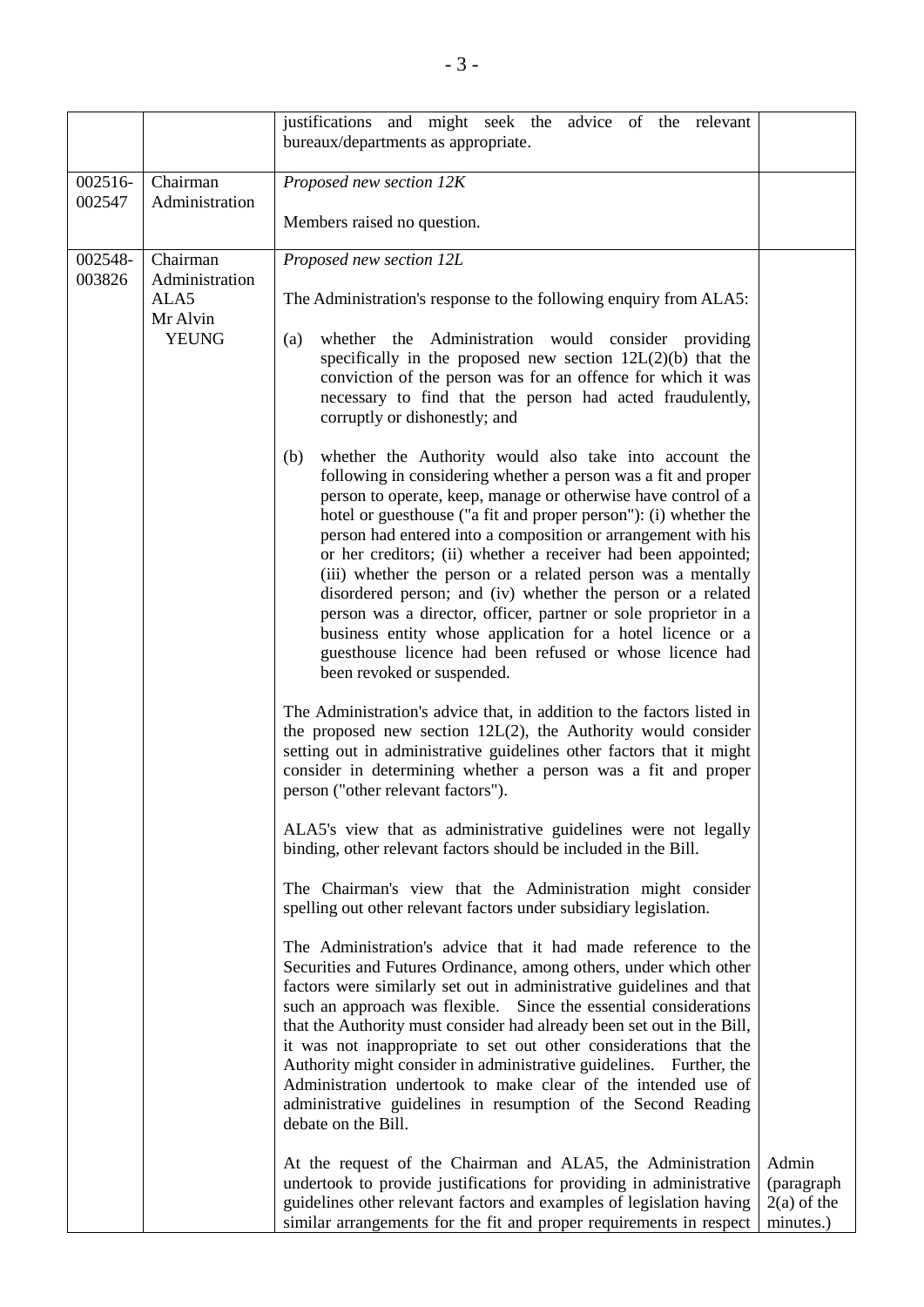|                   |                                    | of licensing requirement.                                                                                                                                                                                                                                                                                                                                                                                                                                                                                                                                                                                                                                                                                                                                                                                                                                                                                                                                                                                                                                                                                                                                                                                  |  |
|-------------------|------------------------------------|------------------------------------------------------------------------------------------------------------------------------------------------------------------------------------------------------------------------------------------------------------------------------------------------------------------------------------------------------------------------------------------------------------------------------------------------------------------------------------------------------------------------------------------------------------------------------------------------------------------------------------------------------------------------------------------------------------------------------------------------------------------------------------------------------------------------------------------------------------------------------------------------------------------------------------------------------------------------------------------------------------------------------------------------------------------------------------------------------------------------------------------------------------------------------------------------------------|--|
|                   |                                    | The Administration's response to Mr Alvin YEUNG's enquiry<br>regarding:                                                                                                                                                                                                                                                                                                                                                                                                                                                                                                                                                                                                                                                                                                                                                                                                                                                                                                                                                                                                                                                                                                                                    |  |
|                   |                                    | the legal basis for considering other relevant factors set out in<br>(a)<br>administrative guidelines in determining "a fit and proper<br>person";                                                                                                                                                                                                                                                                                                                                                                                                                                                                                                                                                                                                                                                                                                                                                                                                                                                                                                                                                                                                                                                         |  |
|                   |                                    | the legal basis for promulgating and amending administrative<br>(b)<br>guidelines;                                                                                                                                                                                                                                                                                                                                                                                                                                                                                                                                                                                                                                                                                                                                                                                                                                                                                                                                                                                                                                                                                                                         |  |
|                   |                                    | whether a person aggrieved by the decision of the Authority<br>(c)<br>on whether the person was a fit and proper person (in<br>particular, if the person was not considered by the Authority to<br>be a fit and proper person due to his/her non-compliance of the<br>requirements set out in the administrative guidelines though<br>he/she had satisfied the requirements set out in the proposed<br>new section $12L(2)$ ) could apply for judicial review; and                                                                                                                                                                                                                                                                                                                                                                                                                                                                                                                                                                                                                                                                                                                                         |  |
|                   |                                    | the drafting convention for provisions regarding "Licence<br>(d)<br>requirement: fit and proper requirement".                                                                                                                                                                                                                                                                                                                                                                                                                                                                                                                                                                                                                                                                                                                                                                                                                                                                                                                                                                                                                                                                                              |  |
|                   |                                    | The Administration's advice that any person who was aggrieved by<br>the decision of the Authority might appeal to the Appeal Board<br>under the proposed new section 17A. The Authority had the<br>power to consider other factors set out in the administrative<br>guidelines. Such power was mainly derived from the proposed<br>new section $12L(1)$ which was a general provision empowering the<br>Authority to exercise discretion in considering whether a person<br>was a fit and proper person. The proposed new section $12L(2)$<br>listed out factors that the Authority must take into account but these<br>factors were not exhaustive. Besides, it did not imply that the<br>person would not necessarily be considered as a fit and proper<br>person even if he/she did not comply with such requirements under<br>the proposed new section $12L(2)$ . If a person was aggrieved by the<br>exercise of the discretionary power by the Authority, he could apply<br>for judicial review in accordance with the public administrative law<br>unless the right to judicial review was barred in certain<br>circumstances.<br>The Administration's further advice that the proposed new section |  |
|                   |                                    | $12L(1)$ was sufficient to empower the Authority to exercise such<br>discretionary power. Thus, the power of promulgation of the<br>administration guidelines was derived from the proposed new<br>section $12L(1)$ .                                                                                                                                                                                                                                                                                                                                                                                                                                                                                                                                                                                                                                                                                                                                                                                                                                                                                                                                                                                      |  |
| 003827-<br>003841 | Chairman<br>Administration         | Proposed new section 12M<br>Members raised no question.                                                                                                                                                                                                                                                                                                                                                                                                                                                                                                                                                                                                                                                                                                                                                                                                                                                                                                                                                                                                                                                                                                                                                    |  |
| 003842-<br>004437 | Chairman<br>Administration<br>ALA5 | Proposed new section 12N<br>ALA5's enquiry and the Administration's response regarding the<br>composition of the advisory panel appointed by the Authority and<br>eligibility and terms of appointment of members of the advisory<br>panel.                                                                                                                                                                                                                                                                                                                                                                                                                                                                                                                                                                                                                                                                                                                                                                                                                                                                                                                                                                |  |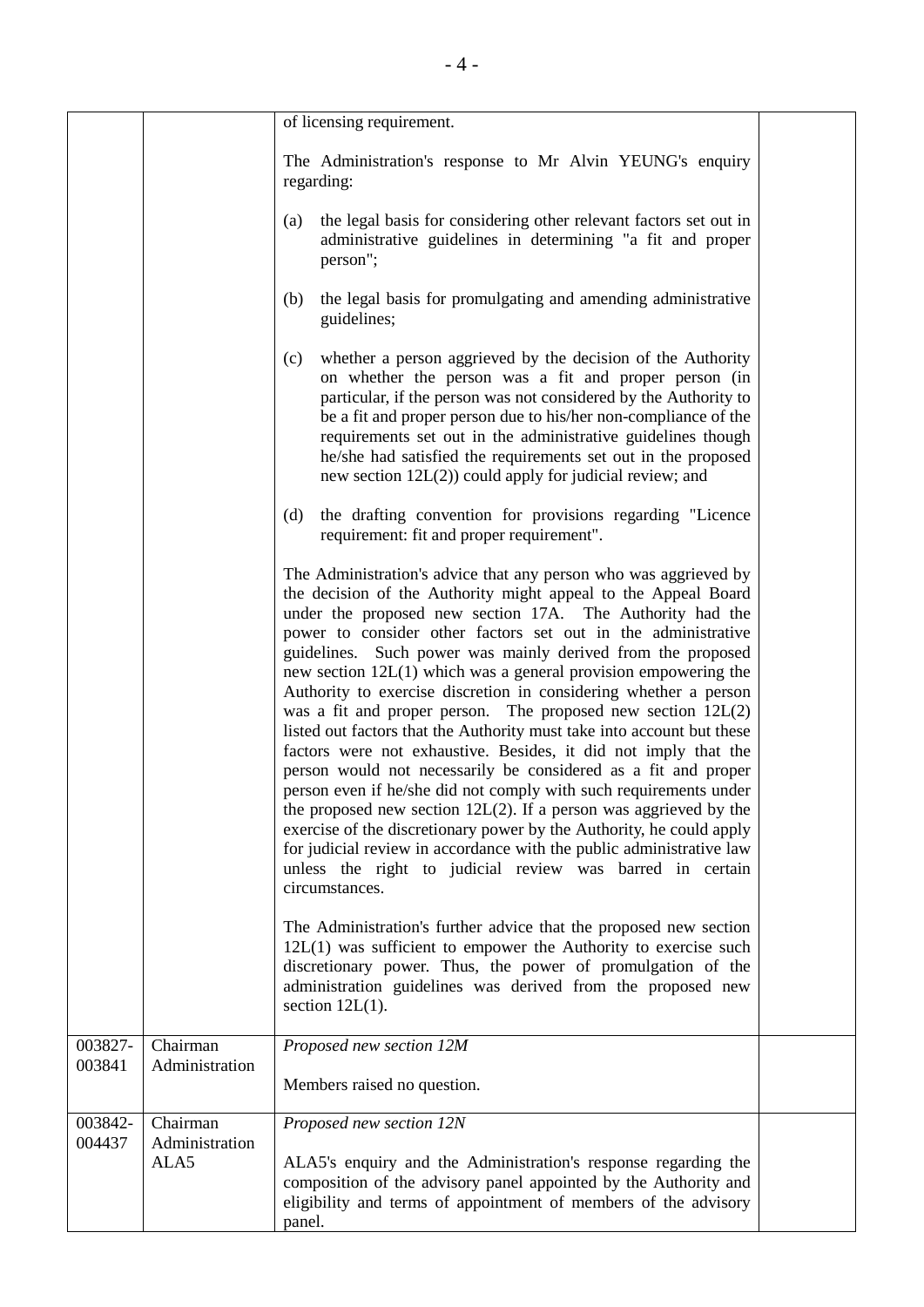|                   |                                    | The Administration's response to the Chairman's enquiry that<br>representatives from local communities and District Council<br>members would be considered for appointment as members of the<br>advisory panel.<br>ALA5's enquiry and the Administration's response regarding the<br>definition of "surrounding area" in the proposed new section<br>$12N(6)(a)(ii)$ and (b).<br>The Administration's response to the Chairman's enquiry that<br>depending on the circumstances of each individual case, the<br>Authority would deal with the views on licence applications from<br>owners or occupiers of premises situated beyond the "surrounding<br>area" with flexibility.                                                                                                                                                                                                                                                                                        |  |
|-------------------|------------------------------------|------------------------------------------------------------------------------------------------------------------------------------------------------------------------------------------------------------------------------------------------------------------------------------------------------------------------------------------------------------------------------------------------------------------------------------------------------------------------------------------------------------------------------------------------------------------------------------------------------------------------------------------------------------------------------------------------------------------------------------------------------------------------------------------------------------------------------------------------------------------------------------------------------------------------------------------------------------------------|--|
| 004438-<br>004508 | Chairman<br>Administration         | Proposed new section 12O<br>Members raised no question.                                                                                                                                                                                                                                                                                                                                                                                                                                                                                                                                                                                                                                                                                                                                                                                                                                                                                                                |  |
| 004509-<br>004702 | Chairman<br>Administration         | Proposed new section 12P<br>The Administration's response to the Chairman's enquiry regarding<br>the time required for the Authority to give notices of certain<br>intentions or decisions.<br>The Administration's further advice that before exercising the<br>powers of refusal to renew, cancellation, suspension, revocation of<br>conditions of the licence, the licence holder might make written<br>representations to the Authority under the proposed new section<br>$12P(1)(b)$ .                                                                                                                                                                                                                                                                                                                                                                                                                                                                           |  |
| 004703-<br>005854 | Chairman<br>Administration<br>ALA5 | Clause 13<br>Proposed new sections 17A to 17B<br>The Administration's response to the following enquiry from the<br>Chairman:<br>whether the appeal board panel to be appointed by the Chief<br>(a)<br>Executive ("CE") for the purposes of hearing appeals under<br>the proposed new section $17B(1)$ would also deal with appeals<br>against the decisions of the Authority from members of the<br>local community;<br>whether there was currently a waiting list for hearing of<br>(b)<br>appeals by the Appeal Board formed under the Hotel and<br>Guesthouse Accommodation Ordinance (Cap.349);<br>the composition of the appeal board formed by the Convenor<br>(c)<br>appointed under the proposed new section 17B(3); and<br>whether the existing licence, the application for licence<br>(d)<br>renewal or new application for licence of a hotel/guesthouse<br>affected if the<br>appeal concerning that<br>would<br>be<br>hotel/guesthouse was in progress. |  |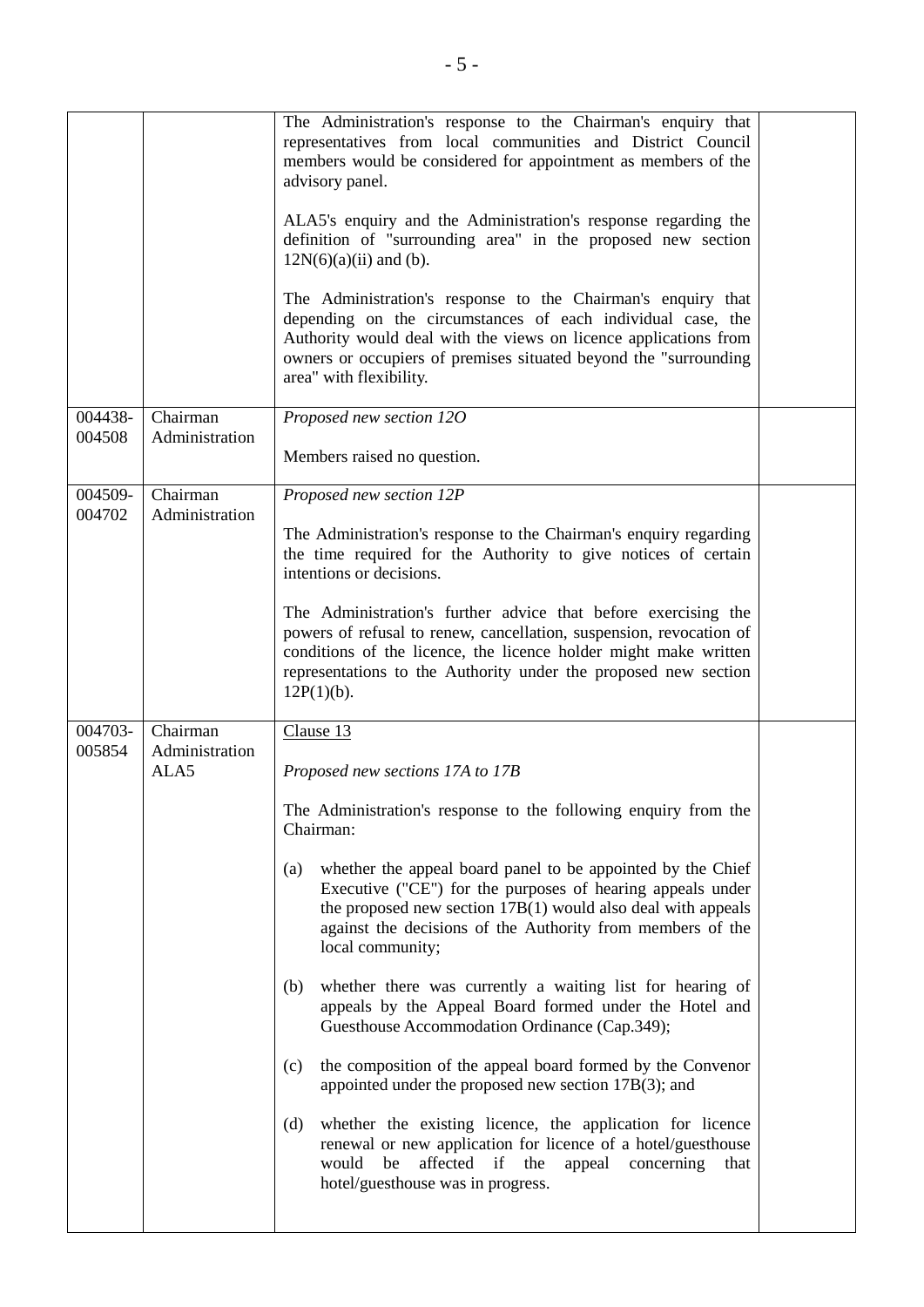|                   |                                                                | The Chairman's view that the Administration should set a time<br>frame for completing hearings of appeals.<br>The Administration's response that under the proposed new section<br>$17B(2)(a)$ and (3), CE must appoint at least two individuals who<br>must be qualified for appointment as a District Judge to the appeal<br>board panel for hearing appeals and appoint one of these individuals<br>as the Convenor. Under the proposed new section $17D(1)$ , the<br>Convenor must form an appeal board to hear the appeal within 21<br>days after receiving a notice of appeal given under the proposed<br>new section 17C. The Administration would keep in view the<br>processing time of appeals and consider setting a performance<br>pledge for handling appeals. If the renewal application was<br>approved by the Authority, such renewal would not be affected<br>unless the decision was overturned by the appeal board. If<br>complaints were received in relation to the premises before the<br>renewal application was approved by the Authority, the existing<br>licence would not be affected unless the complaints led the<br>Authority to cancel or revoke the licence. Unless the Authority<br>made a decision in relation to the issue of licence (or refusal to issue<br>licence), renewal (or refusal of renewal), cancellation, revocation,<br>suspension or variation of the conditions of the licence, the appeal<br>mechanism would not be invoked by the mere complaints of the<br>occupiers of the building at which the guesthouse was situated.<br>ALA5's enquiry and the Administration's response regarding the<br>requirements which the 16 other individuals must meet in order to<br>be eligible for appointment by CE to the appeal board panel under<br>the proposed new section $17B(2)(b)$ . |  |
|-------------------|----------------------------------------------------------------|----------------------------------------------------------------------------------------------------------------------------------------------------------------------------------------------------------------------------------------------------------------------------------------------------------------------------------------------------------------------------------------------------------------------------------------------------------------------------------------------------------------------------------------------------------------------------------------------------------------------------------------------------------------------------------------------------------------------------------------------------------------------------------------------------------------------------------------------------------------------------------------------------------------------------------------------------------------------------------------------------------------------------------------------------------------------------------------------------------------------------------------------------------------------------------------------------------------------------------------------------------------------------------------------------------------------------------------------------------------------------------------------------------------------------------------------------------------------------------------------------------------------------------------------------------------------------------------------------------------------------------------------------------------------------------------------------------------------------------------------------------------------------------------------------------------------------------------|--|
| 005855-           | Chairman                                                       | Proposed new sections 17C to 17E                                                                                                                                                                                                                                                                                                                                                                                                                                                                                                                                                                                                                                                                                                                                                                                                                                                                                                                                                                                                                                                                                                                                                                                                                                                                                                                                                                                                                                                                                                                                                                                                                                                                                                                                                                                                       |  |
| 005916            | Administration                                                 | Members raised no question.                                                                                                                                                                                                                                                                                                                                                                                                                                                                                                                                                                                                                                                                                                                                                                                                                                                                                                                                                                                                                                                                                                                                                                                                                                                                                                                                                                                                                                                                                                                                                                                                                                                                                                                                                                                                            |  |
| 005917-<br>010022 | Chairman<br>Administration                                     | Proposed new section 17F<br>The Administration's response to the Chairman's enquiry that the<br>sum awarded to the Authority referred to the costs involved in the<br>appeal.                                                                                                                                                                                                                                                                                                                                                                                                                                                                                                                                                                                                                                                                                                                                                                                                                                                                                                                                                                                                                                                                                                                                                                                                                                                                                                                                                                                                                                                                                                                                                                                                                                                          |  |
| 010023-           | Chairman                                                       | Proposed new sections 17G to 17J                                                                                                                                                                                                                                                                                                                                                                                                                                                                                                                                                                                                                                                                                                                                                                                                                                                                                                                                                                                                                                                                                                                                                                                                                                                                                                                                                                                                                                                                                                                                                                                                                                                                                                                                                                                                       |  |
| 010026            | Administration                                                 | Members raised no question.                                                                                                                                                                                                                                                                                                                                                                                                                                                                                                                                                                                                                                                                                                                                                                                                                                                                                                                                                                                                                                                                                                                                                                                                                                                                                                                                                                                                                                                                                                                                                                                                                                                                                                                                                                                                            |  |
| 010027-           | Chairman                                                       | Clause 14                                                                                                                                                                                                                                                                                                                                                                                                                                                                                                                                                                                                                                                                                                                                                                                                                                                                                                                                                                                                                                                                                                                                                                                                                                                                                                                                                                                                                                                                                                                                                                                                                                                                                                                                                                                                                              |  |
| 010029            | Administration                                                 | Members raised no question.                                                                                                                                                                                                                                                                                                                                                                                                                                                                                                                                                                                                                                                                                                                                                                                                                                                                                                                                                                                                                                                                                                                                                                                                                                                                                                                                                                                                                                                                                                                                                                                                                                                                                                                                                                                                            |  |
| 010030-<br>011148 | Chairman<br>Administration<br>Mr Charles<br><b>MOK</b><br>ALA5 | Clauses 15 and 16<br>Proposed new sections 18 to 18A<br>The Chairman's enquiry and the Administration's response<br>regarding whether the proposed new section 18 would facilitate<br>inspections of licensed hotels/guesthouses without warrants.                                                                                                                                                                                                                                                                                                                                                                                                                                                                                                                                                                                                                                                                                                                                                                                                                                                                                                                                                                                                                                                                                                                                                                                                                                                                                                                                                                                                                                                                                                                                                                                     |  |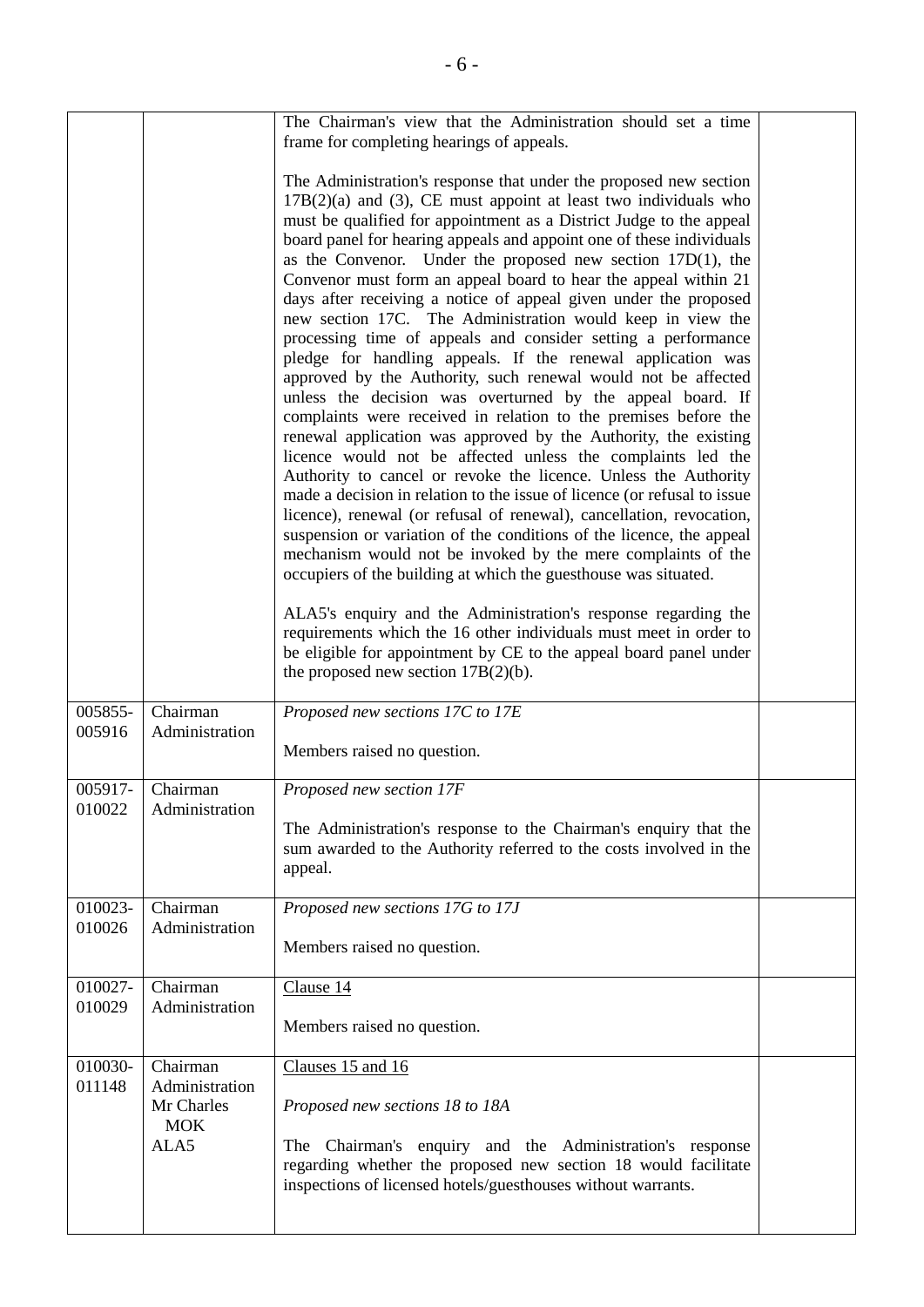|                   |                                                                       | The Administration's advice that most of the occupiers of<br>unlicensed hotels/guesthouses were not cooperative and refused to<br>open the door when the enforcement officers sought to enter the<br>premises without warrant in the past. In future, enforcement officers<br>could apply for a warrant to enter a suspected unlicensed hotel or<br>guesthouse to conduct inspection and might enter the premises with<br>force that was reasonable in the circumstances.                                                                                                                                                                                                                                                                                                                                                                                                                                                                                                                                                                                  |                                                   |
|-------------------|-----------------------------------------------------------------------|------------------------------------------------------------------------------------------------------------------------------------------------------------------------------------------------------------------------------------------------------------------------------------------------------------------------------------------------------------------------------------------------------------------------------------------------------------------------------------------------------------------------------------------------------------------------------------------------------------------------------------------------------------------------------------------------------------------------------------------------------------------------------------------------------------------------------------------------------------------------------------------------------------------------------------------------------------------------------------------------------------------------------------------------------------|---------------------------------------------------|
|                   |                                                                       | Mr Charles MOK's enquiry and the Administration's response<br>regarding the circumstances under which a warrant would or would<br>not be required for conducting searches and inspections of<br>hotels/guesthouses. The Administration undertook to provide a<br>written response in this regard.                                                                                                                                                                                                                                                                                                                                                                                                                                                                                                                                                                                                                                                                                                                                                          | Admin<br>(paragraph<br>$2(b)$ of the<br>minutes.) |
|                   |                                                                       | The Administration's response to the views of the Chairman and<br>Mr Charles MOK about drawing up guidelines setting out the<br>responsibilities of various enforcement officers in conducting<br>inspections of hotels/guesthouses and on how to exercise the<br>powers under the proposed new sections 18 and 18A.<br>The<br>Administration's advice that relevant guidelines would be provided<br>for enforcement officers.                                                                                                                                                                                                                                                                                                                                                                                                                                                                                                                                                                                                                             |                                                   |
|                   |                                                                       | ALA5's enquiry and the Administration's response regarding<br>whether the Administration would consider replacing "at any time"<br>by "at any reasonable time" in the proposed new section $18A(5)(a)$ .                                                                                                                                                                                                                                                                                                                                                                                                                                                                                                                                                                                                                                                                                                                                                                                                                                                   |                                                   |
| 011149-<br>011150 | Chairman<br>Administration                                            | Clauses 17 to 19<br>Members raised no question.                                                                                                                                                                                                                                                                                                                                                                                                                                                                                                                                                                                                                                                                                                                                                                                                                                                                                                                                                                                                            |                                                   |
| 011151-<br>014913 | Chairman<br>Administration<br>Mr Alvin<br><b>YEUNG</b><br>Mr Paul TSE | Clause 20<br>Proposed new sections 20A to 20E<br>The Administration's response to the Chairman's enquiry about the<br>closure period of the premises against which a closure order was<br>made and its explanation of rescission of closure order under the<br>proposed new section 20C.<br>The Administration's response to the following enquiry from<br>Mr Alvin YEUNG:<br>the meaning of "present conviction" in the proposed new<br>(a)<br>section $20A(1)(a)$ ; and<br>whether applications for closure orders would be considered<br>(b)<br>by the court by way of hearing.<br>Mr Alvin YEUNG's remark that under the proposed new section<br>$20E(3)(a)$ , the court or magistrate must appoint a date for hearing an<br>application for suspension of closure order and his enquiry about<br>whether it was the Administration's intention that applications for<br>closure orders should be made in writing only.<br>The Administration's response that closure orders would usually be<br>made at the proceedings for the "present conviction". |                                                   |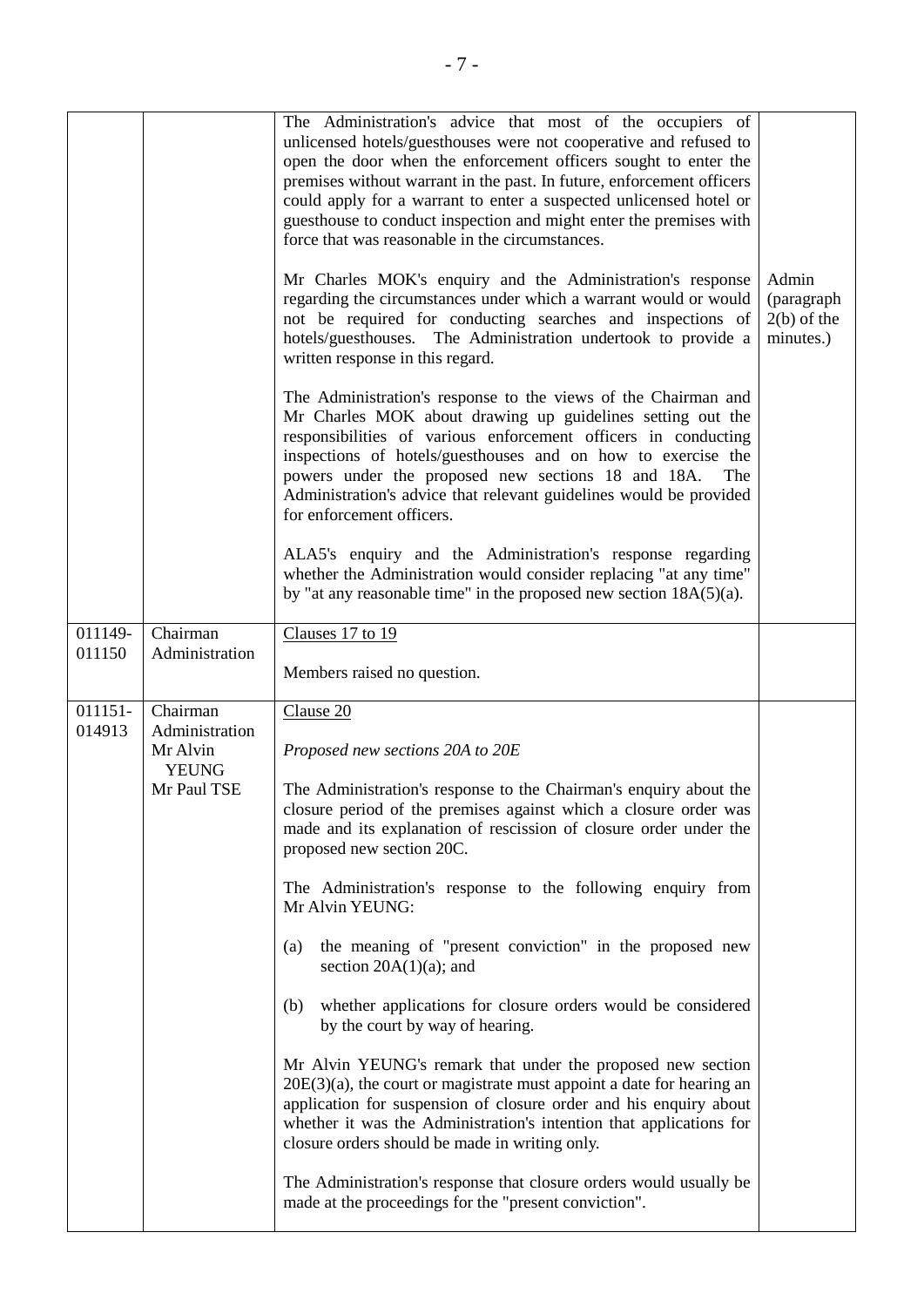|         |                | Concerns of Mr Alvin YEUNG and Mr Paul TSE that in the<br>absence of court hearing, hotel/guesthouse operators affected by<br>closure orders did not have an opportunity to defend themselves<br>before the orders had been made. Their view that for the sake of<br>due process, these operators should be informed of their legal right<br>to contest the applications of closure orders or closure orders made<br>by the court.<br>Mr Alvin YEUNG's view that there should be provisions in the Bill<br>to ensure that hotel/guesthouse operators would be informed of the<br>Authority's applications of closure orders and the closure orders<br>made against them.<br>The Administration's response that it would consider administrative<br>measures to ensure that affected persons would be informed of the<br>applications of closure orders, the procedures involved in the<br>making of the application of closure orders and after the closure<br>orders had been made by the court and the legal right of the affected<br>persons, with a view to facilitating their taking actions as<br>appropriate. The Administration undertook to provide a written<br>response in this regard.<br>The Administration's response to Mr Paul TSE's view on the need<br>for and the rationale of setting the effective period of suspension<br>orders at not more than two years which was longer than the closure<br>period (i.e. six months) of the premises subject to a closure order.<br>The Administration undertook to provide written response to:<br>the suggestion of providing provisions in the Bill to ensure<br>(a)<br>that affected persons would be informed of the applications of<br>closure orders and the closure orders made against them;<br>justifications for setting the time frame at within 16 months in<br>(b)<br>the proposed new section $20A(2)$ between the previous<br>conviction and the commission of the offence leading to the<br>present conviction in respect of the same premises in | Admin<br>(paragraph<br>$2(c)$ of the<br>minutes.)<br>Admin<br>(paragraph<br>$2(d)$ to $(g)$<br>of the<br>minutes.) |
|---------|----------------|-------------------------------------------------------------------------------------------------------------------------------------------------------------------------------------------------------------------------------------------------------------------------------------------------------------------------------------------------------------------------------------------------------------------------------------------------------------------------------------------------------------------------------------------------------------------------------------------------------------------------------------------------------------------------------------------------------------------------------------------------------------------------------------------------------------------------------------------------------------------------------------------------------------------------------------------------------------------------------------------------------------------------------------------------------------------------------------------------------------------------------------------------------------------------------------------------------------------------------------------------------------------------------------------------------------------------------------------------------------------------------------------------------------------------------------------------------------------------------------------------------------------------------------------------------------------------------------------------------------------------------------------------------------------------------------------------------------------------------------------------------------------------------------------------------------------------------------------------------------------------------------------------------------------------------------------------------------------------------------------------------------------------------|--------------------------------------------------------------------------------------------------------------------|
|         |                | considering making a closure order on application;                                                                                                                                                                                                                                                                                                                                                                                                                                                                                                                                                                                                                                                                                                                                                                                                                                                                                                                                                                                                                                                                                                                                                                                                                                                                                                                                                                                                                                                                                                                                                                                                                                                                                                                                                                                                                                                                                                                                                                            |                                                                                                                    |
|         |                | justifications for setting the closure period of the premises<br>(c)<br>subject to a closure order at six months in the proposed new<br>section $20A(5)$ ; and                                                                                                                                                                                                                                                                                                                                                                                                                                                                                                                                                                                                                                                                                                                                                                                                                                                                                                                                                                                                                                                                                                                                                                                                                                                                                                                                                                                                                                                                                                                                                                                                                                                                                                                                                                                                                                                                |                                                                                                                    |
|         |                | (d)<br>justifications for setting the effective period of suspension<br>orders at not more than two years in the proposed new section<br>$20E(5)$ .                                                                                                                                                                                                                                                                                                                                                                                                                                                                                                                                                                                                                                                                                                                                                                                                                                                                                                                                                                                                                                                                                                                                                                                                                                                                                                                                                                                                                                                                                                                                                                                                                                                                                                                                                                                                                                                                           |                                                                                                                    |
| 014914- | Chairman       | Proposed new sections 20F to 20J                                                                                                                                                                                                                                                                                                                                                                                                                                                                                                                                                                                                                                                                                                                                                                                                                                                                                                                                                                                                                                                                                                                                                                                                                                                                                                                                                                                                                                                                                                                                                                                                                                                                                                                                                                                                                                                                                                                                                                                              |                                                                                                                    |
| 014917  | Administration | Members raised no question.                                                                                                                                                                                                                                                                                                                                                                                                                                                                                                                                                                                                                                                                                                                                                                                                                                                                                                                                                                                                                                                                                                                                                                                                                                                                                                                                                                                                                                                                                                                                                                                                                                                                                                                                                                                                                                                                                                                                                                                                   |                                                                                                                    |
| 014918- | Chairman       | Clauses 21 to 25                                                                                                                                                                                                                                                                                                                                                                                                                                                                                                                                                                                                                                                                                                                                                                                                                                                                                                                                                                                                                                                                                                                                                                                                                                                                                                                                                                                                                                                                                                                                                                                                                                                                                                                                                                                                                                                                                                                                                                                                              |                                                                                                                    |
| 015102  | Administration | Members raised no question.                                                                                                                                                                                                                                                                                                                                                                                                                                                                                                                                                                                                                                                                                                                                                                                                                                                                                                                                                                                                                                                                                                                                                                                                                                                                                                                                                                                                                                                                                                                                                                                                                                                                                                                                                                                                                                                                                                                                                                                                   |                                                                                                                    |
| 015103- | Chairman       | Clause 26                                                                                                                                                                                                                                                                                                                                                                                                                                                                                                                                                                                                                                                                                                                                                                                                                                                                                                                                                                                                                                                                                                                                                                                                                                                                                                                                                                                                                                                                                                                                                                                                                                                                                                                                                                                                                                                                                                                                                                                                                     |                                                                                                                    |
| 015656  | Administration |                                                                                                                                                                                                                                                                                                                                                                                                                                                                                                                                                                                                                                                                                                                                                                                                                                                                                                                                                                                                                                                                                                                                                                                                                                                                                                                                                                                                                                                                                                                                                                                                                                                                                                                                                                                                                                                                                                                                                                                                                               |                                                                                                                    |